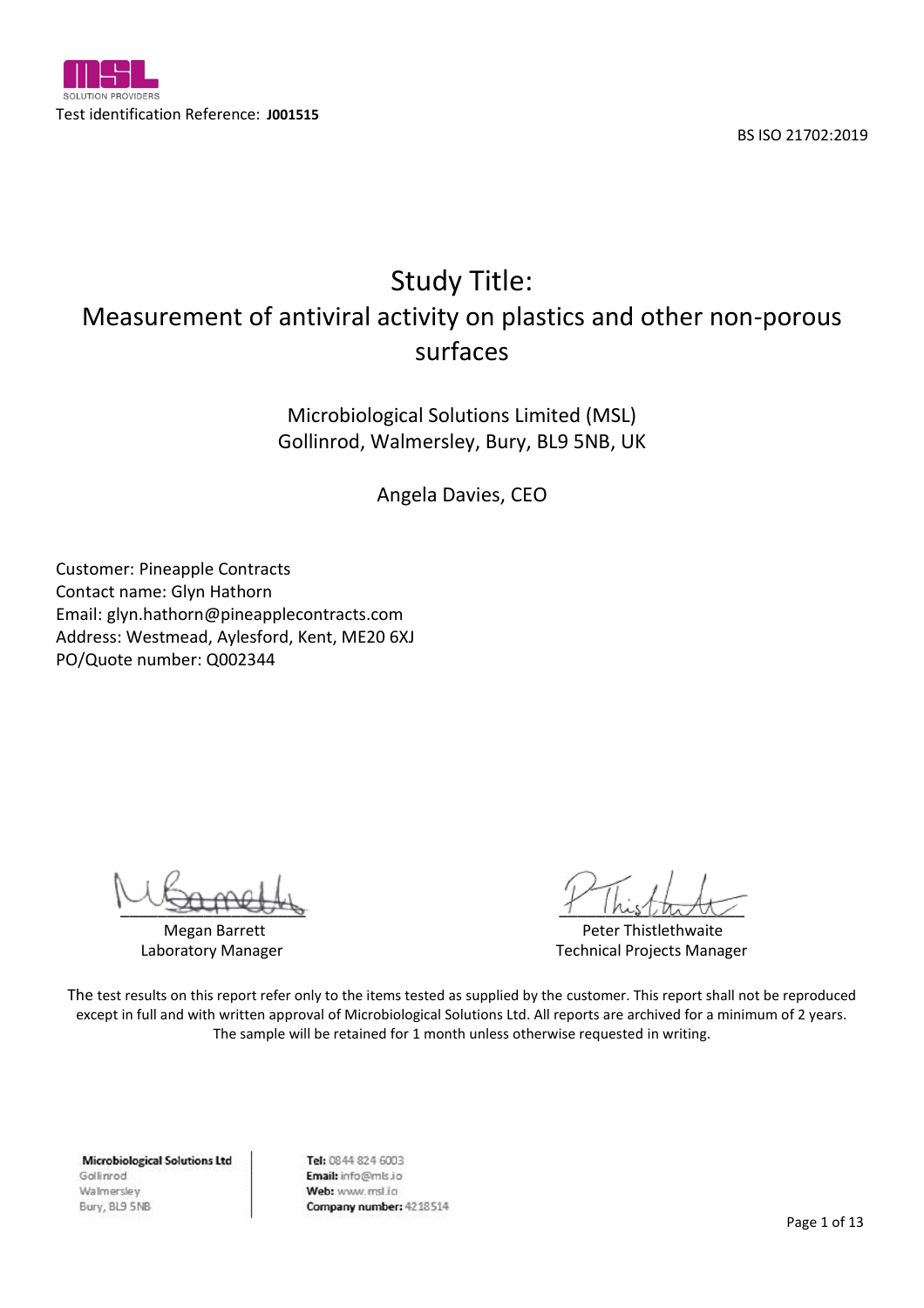

#### **Scope**

The standard describes the method for measuring antiviral activity on plastics and other non-porous surfaces of antiviral-treated products against specified viruses.

#### **Outline of Test Method (Obligatory Test Conditions)**

A test suspension of the virus is inoculated onto a test plastic surface and covered with a cover film. The surface is maintained at a specified temperature for a defined period. At the end of the contact time media is added to the surface of the plastic, and the surface is washed over to recover any remaining organism. The number of surviving organisms which can be recovered from the surface is determined quantitatively taking in to account the test surface size.

#### **Coronavirus summary**

|                | <b>Feline coronavirus</b> | COVID-19 (SARS-        |
|----------------|---------------------------|------------------------|
|                |                           | CoV <sub>2</sub> )     |
| Realm          | Riboviria                 | Riboviria              |
| Order          | <b>Nidovirales</b>        | <b>Nidovirales</b>     |
| <b>Family</b>  | Coronaviridae             | Coronaviridae          |
| <b>Genus</b>   | Alphacoronavirus          | <b>Betacoronavirus</b> |
| <b>Species</b> | Alphacoronavirus 1        | COVID-19               |

The members of the family Coronaviridae are enveloped and have a positive sense RNA genome. Coronaviruses have a distinct morphology with an outer 'corona' of embedded envelope spikes. These viruses cause a broad spectrum of animal and human disease.

Andrew M.Q. King, Michael J. Adams, Eric B. Carstens, and Elliot J. Lefkowitz 'Virus Taxonomy,

Classification and Nomenclature of Viruses, Ninth Report of the International Committee on Taxonomy of Viruses' 2012 ISBN 9780123846846

**Microbiological Solutions Ltd** 

Gollinrod Walmersley Bury, BL9 5NB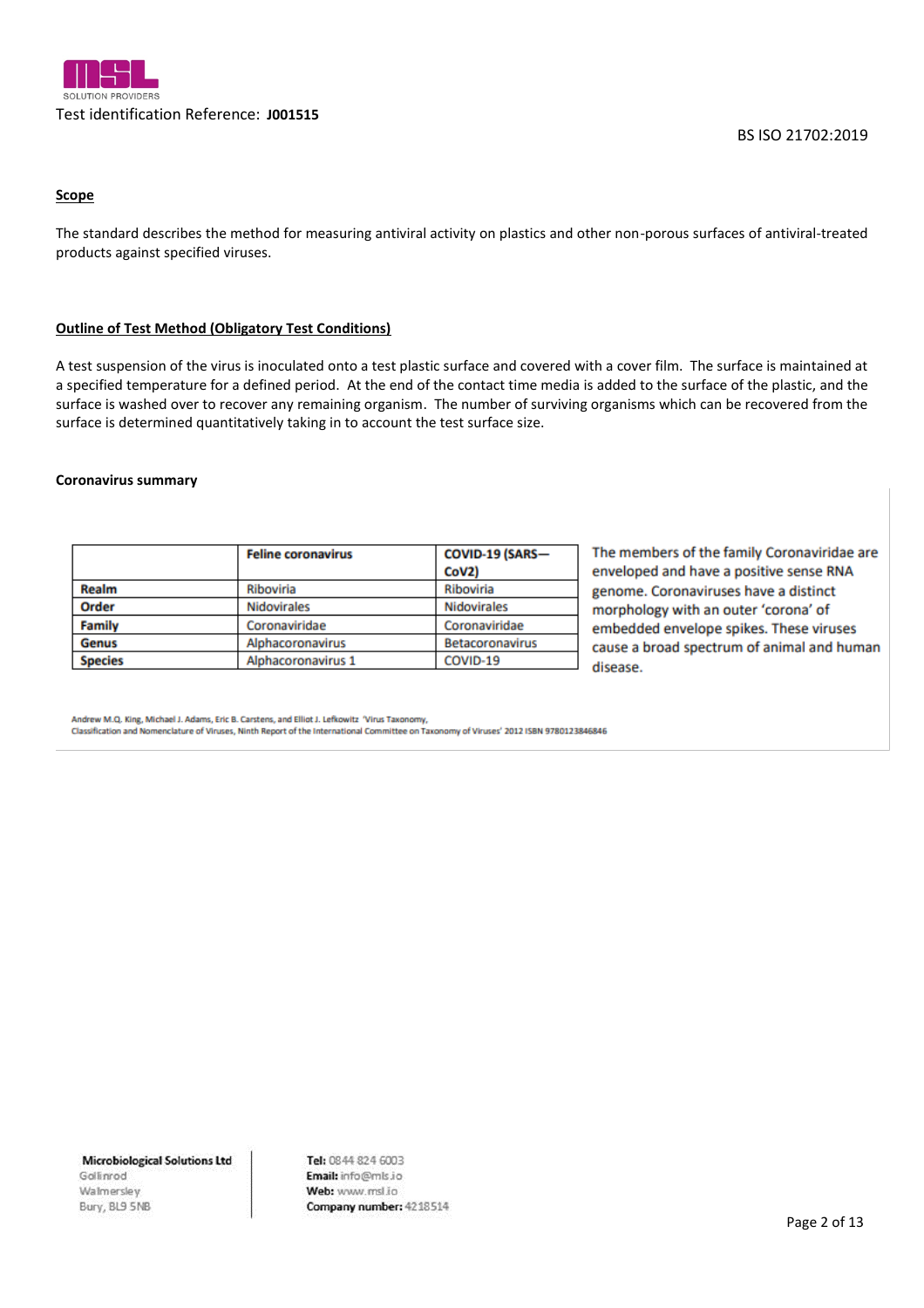

|                                             | <b>Test information</b>                  | <b>Deviation</b> |
|---------------------------------------------|------------------------------------------|------------------|
| <b>Name of Product</b>                      | Ryno<br>1)                               |                  |
|                                             | 2)<br>Scorpio                            |                  |
|                                             | 3)<br>Sovie                              |                  |
| <b>Batch Number &amp; Expiry Date</b>       | N/S                                      |                  |
| Date of Delivery                            | 26/03/2020                               |                  |
| <b>Period of Analysis</b>                   | 27/03/2020-31/03/2020                    |                  |
| Manufacturer / Supplier                     | Pineapple contacts                       |                  |
| <b>Storage Conditions</b>                   | Ambient                                  |                  |
| <b>Appearance of the Product</b>            | 1)<br>Ryno – Multicoloured plastic tiles |                  |
|                                             | Scorpio - Blue material<br>2)            |                  |
|                                             | Sovie - White wood<br>3)                 |                  |
| <b>Test Concentrations</b>                  | As supplied                              |                  |
| <b>Test Temperature</b>                     | $20^{\circ}$ C ± 1 $^{\circ}$ C          |                  |
| <b>Temperature of Incubation</b>            | $37^{\circ}$ C $\pm$ 1 $^{\circ}$ C      |                  |
| <b>Identification of the Viral Strains:</b> | Feline coronavirus, Strain Munich        | 1                |
| <b>Contact Times</b>                        | 24 hours                                 |                  |
| <b>Stability and Appearance During Test</b> | No Change Observed                       |                  |

#### **Deviations from Standard Method**

1 - The test surface was challenged against Feline coronavirus.

2 – No control material was supplied so samples were compared to glass slides.

All samples were visibly soiled upon receipt. In order to test with the required sterility, samples were wiped with 70% alcohol wipes and allowed to dry before testing.

#### Calculation notes

All recovery and log reduction calculations were performed for TCID50 rather than plaque assays. Cytotoxicity of the test product was performed through adding 10ml of culture media and washing the surface, this solution was then added to cells in serial dilution and cytotoxicity calculated by TCID50. Log recovery per surface is calculated and an average reduction given.

#### **Test Result Summary**

The test products received have received the following log reductions (resistance to growth) against Feline coronavirus:

- 1) Ryno Multicoloured plastic tiles 0.65 log reduction
- 2) Scorpio Blue material 0.58 log reduction
- 3) Sovie White wood 0.45 log reduction

*See page 2 for outline of the test method and for raw data tables below for complete test results.* 

**Microbiological Solutions Ltd** Gollinrod Walmersley Bury, BL9 5NB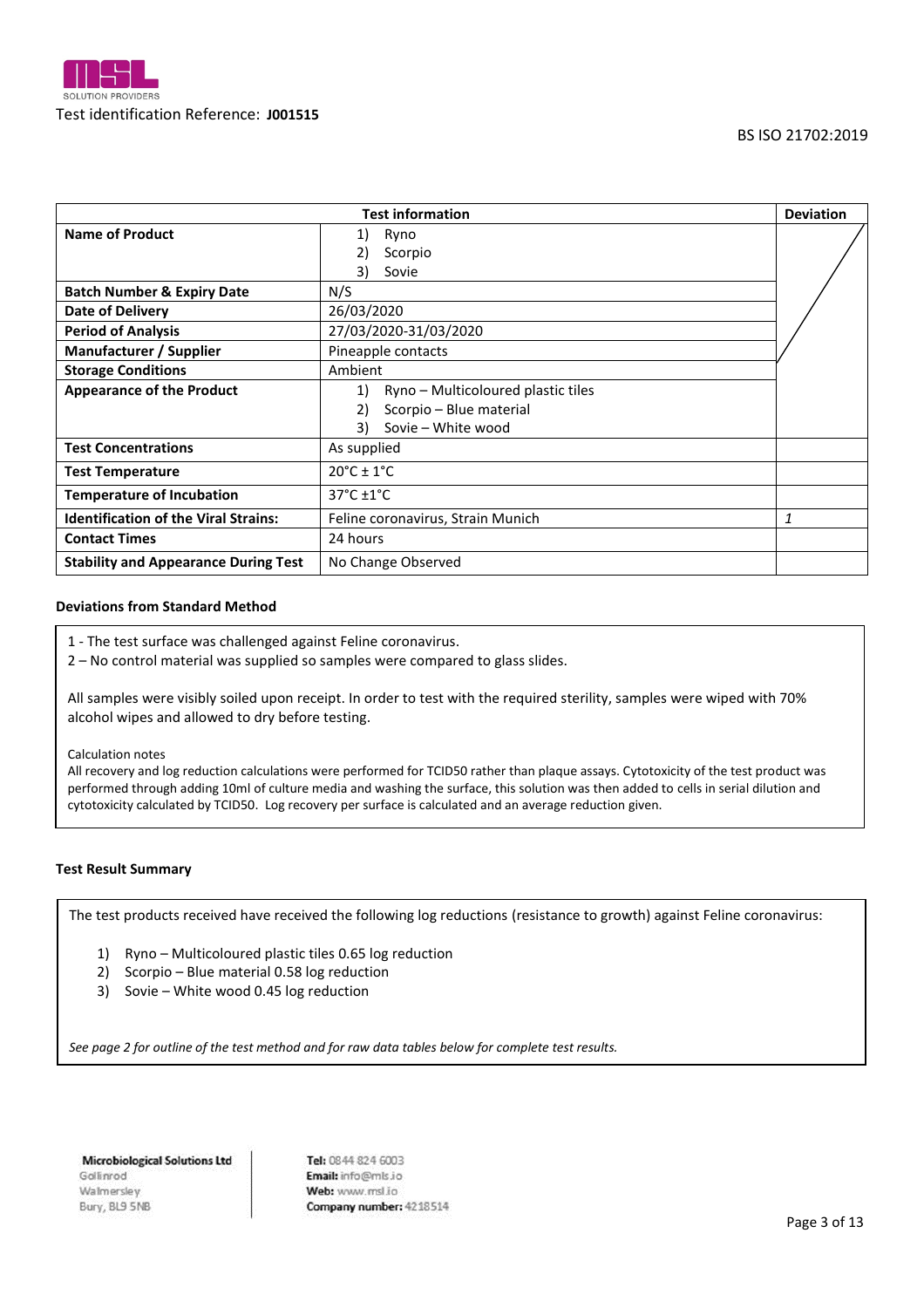

# **Summary**

| Log recovery |      |      |      |         |    |                           |  |  |
|--------------|------|------|------|---------|----|---------------------------|--|--|
|              |      |      | 3    | Average |    | Log recovered per surface |  |  |
| Test 1       | 2.92 | 3.04 | 3    | 2.99    | At | 4.99                      |  |  |
| Test 2       | 3.04 | 3.04 | 3.08 | 3.05    | At | 5.05                      |  |  |
| Test 3       | 3.17 | 3.25 | 3.13 | 3.18    | At | 5.18                      |  |  |
| Control (t)  | 3.66 | 3.83 | 3.42 | 3.64    | Ut | 5.64                      |  |  |
| Control (0)  | 5.29 | 5.71 | 6.13 | 5.71    | Uo | 7.71                      |  |  |

## Reduction test 1

| Antiviral activity per surface (R) |
|------------------------------------|
|                                    |
|                                    |
|                                    |
| 0.65                               |
| R=(Ut-Uo)-(At-Uo)                  |

## Reduction test 2

| Antiviral activity per surface (R) |
|------------------------------------|
|                                    |
|                                    |
|                                    |
| 0.58                               |
| $R=(Ut-Uo)-(At-Uo)$                |

## Reduction test 3

| Antiviral activity per surface (R) |
|------------------------------------|
|                                    |
|                                    |
|                                    |
| 0.45                               |
| R=(Ut-Uo)-(At-Uo)                  |

**Microbiological Solutions Ltd** 

Gollinrod Walmersley Bury, BL9 5NB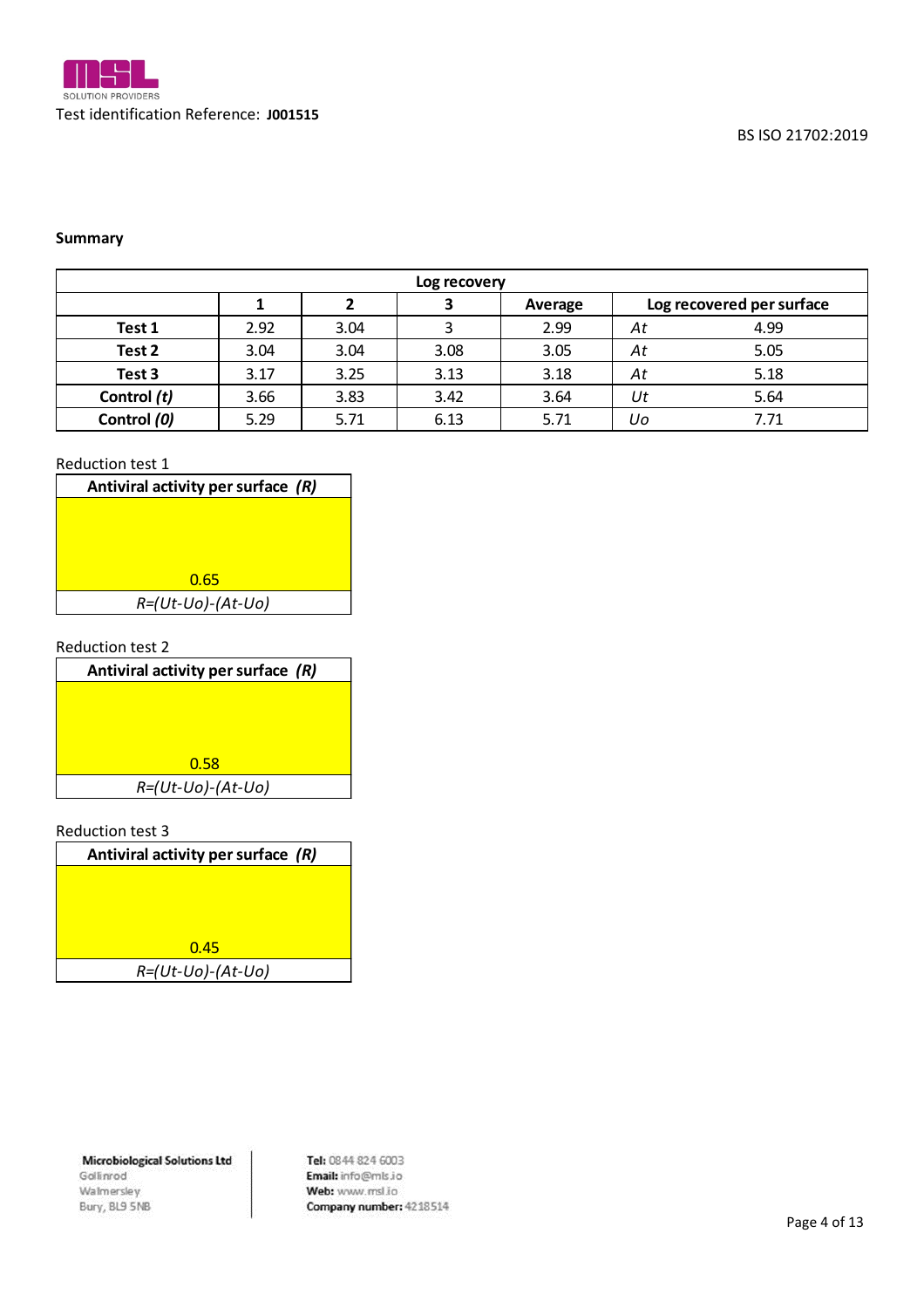

| <b>Cytotoxicity (Test 1)</b> | Negative |
|------------------------------|----------|
| <b>Cytotoxicity (Test 2)</b> | Negative |
| <b>Cytotoxicity (Test 3)</b> | Negative |
| <b>Cytotoxicty (Control)</b> | Negative |

| <b>Inactivation control</b> |    |                 |                   |       |  |  |  |
|-----------------------------|----|-----------------|-------------------|-------|--|--|--|
|                             |    | Log recovered   | <b>Difference</b> | Valid |  |  |  |
| Test 1                      | St | 4.17            | 0.16              |       |  |  |  |
| Test 2                      | St | 4.21            | 0.12              |       |  |  |  |
| Test 3                      | St | 4.25            | 0.08              |       |  |  |  |
| <b>Control (Untreated)</b>  | Su | 4.29            | 0.04              |       |  |  |  |
| <b>Negative control</b>     | Sn | $4.33 \mid N/A$ |                   |       |  |  |  |

**Microbiological Solutions Ltd** 

Gollinrod Walmersley Bury, BL9 5NB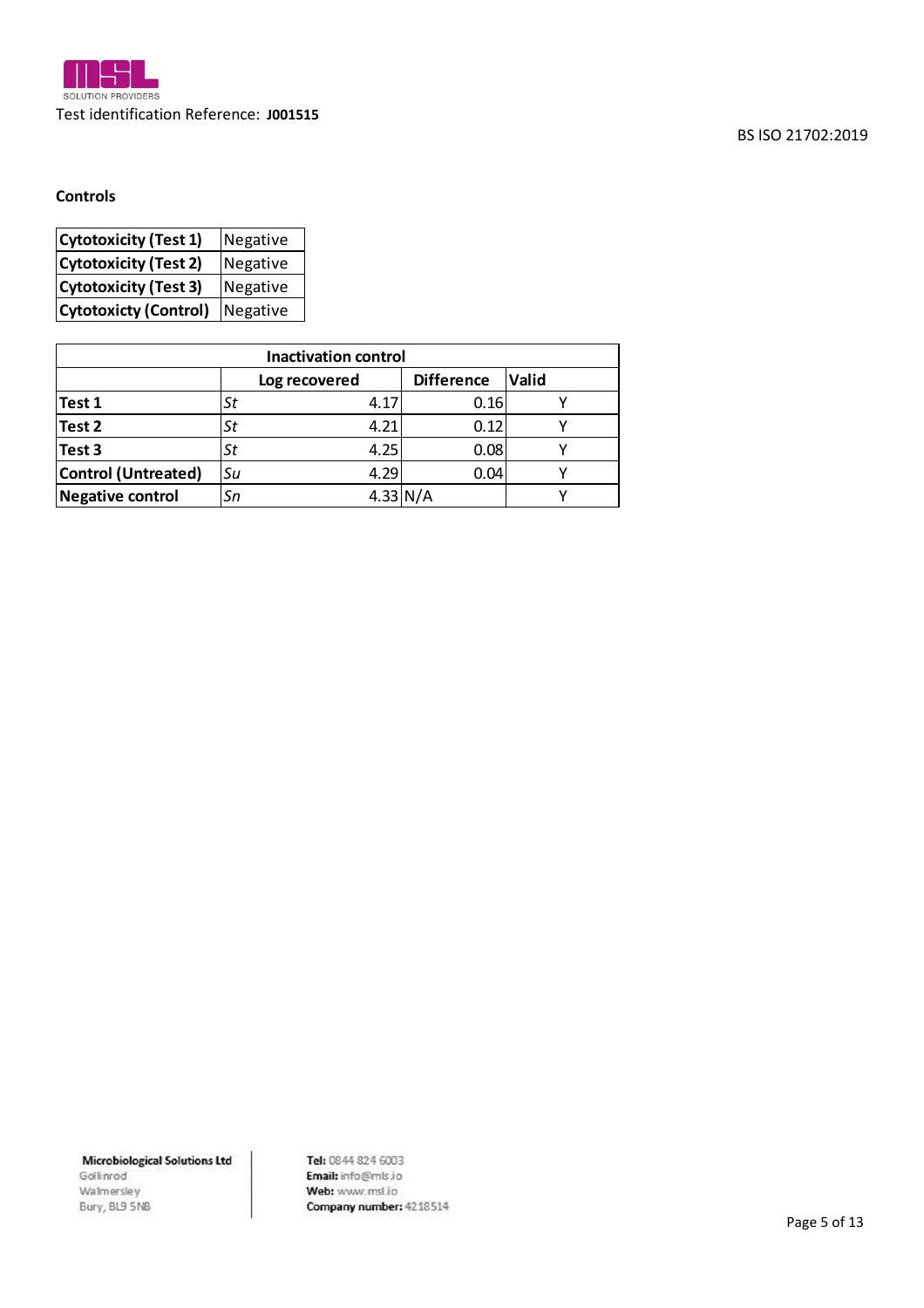

| Raw data |          |    |    |    |          |                     |          |             |                             |
|----------|----------|----|----|----|----------|---------------------|----------|-------------|-----------------------------|
| Test 1   |          |    |    |    |          |                     | R1       |             | Organism Feline Coronavirus |
| Dilution | Counts   |    |    |    |          | % CPE               | $p(1-p)$ |             | Strain Munich               |
| $-2$     |          |    |    |    |          |                     |          |             |                             |
| -3       |          |    |    |    |          | 0.33333333 0.222222 |          | sum px      | 1.42                        |
| -4       |          |    |    |    | $\Omega$ | 0.08333333 0.076389 |          | n           | 8                           |
| $-5$     | ΩI       | 0  | n  | ΩI |          |                     |          | <b>SD50</b> | $-2.92$                     |
| -6       | n        | 0  | ΩI | O. |          |                     |          | <b>SE</b>   | 0.21                        |
| $-7$     |          |    | וח | n. | n        |                     |          | xp          | $-2$                        |
| -8       | n        | O. | ΩI | O. |          |                     |          |             |                             |
| $-9$     | $\Omega$ | 0  | ΩI | 01 | $\Omega$ | 0                   | 0        |             |                             |
| Test 1   |          |    |    |    |          |                     | l R 2    |             | Organism Feline Coronavirus |

|             | Organism Feline Coronavirus |
|-------------|-----------------------------|
|             | <b>Strain Munich</b>        |
| d           |                             |
| sum px      | 1.42                        |
| n           |                             |
| <b>SD50</b> | $-2.92$                     |
| <b>SE</b>   | 0.21                        |
| xp          | - 2                         |

| Test 1   |        |   |  |       |                       | R <sub>2</sub>   | Organism Feline Coronavirus |                      |         |
|----------|--------|---|--|-------|-----------------------|------------------|-----------------------------|----------------------|---------|
| Dilution | Counts |   |  | % CPE |                       | $p(1-p)$         |                             | <b>Strain Munich</b> |         |
|          |        | 4 |  |       |                       |                  |                             |                      |         |
|          |        |   |  |       | $0.41666667$ 0.243056 |                  |                             | sum px               | 1.54    |
|          |        |   |  |       |                       | $0.125$ 0.109375 |                             |                      |         |
|          |        |   |  |       |                       |                  |                             | <b>SD50</b>          | $-3.04$ |
|          |        |   |  |       |                       |                  |                             | <b>SE</b>            | 0.22    |
|          |        |   |  |       |                       |                  |                             |                      |         |
| -81      |        | 0 |  |       |                       |                  |                             | xp                   |         |
|          |        |   |  |       |                       |                  |                             |                      |         |

|                      | Organism Feline Coronavirus |  |  |  |  |  |  |
|----------------------|-----------------------------|--|--|--|--|--|--|
| <b>Strain Munich</b> |                             |  |  |  |  |  |  |
| d                    |                             |  |  |  |  |  |  |
| sum px               | 1.50                        |  |  |  |  |  |  |
| n                    | 8                           |  |  |  |  |  |  |
| <b>SD50</b>          | $-3.00$                     |  |  |  |  |  |  |
| <b>SE</b>            | 0.22                        |  |  |  |  |  |  |
|                      | - 2                         |  |  |  |  |  |  |

| -81       | OI       | υı       | υı       | UI       | OI           | Û  | U          | OI             |             |                         |
|-----------|----------|----------|----------|----------|--------------|----|------------|----------------|-------------|-------------------------|
| $-9$      | 0        | 0        | 0        | $\Omega$ | $\Omega$     | 0  | 0          | $\mathbf{0}$   |             |                         |
|           |          |          |          |          |              |    |            |                |             |                         |
| Test 1    |          |          |          |          |              |    |            | R <sub>2</sub> |             | Organism Feline Coronav |
| Dilution  | Counts   |          |          |          |              |    | % CPE      | $p(1-p)$       |             | Strain Munich           |
| $-2$      |          | 4        |          | 4        |              |    |            |                |             |                         |
| $-3$      |          | ◠        |          |          |              |    | 0.41666667 | 0.243056       | sum px      | 1.54                    |
| -4        |          |          |          | ი        |              |    | 0.125      | 0.109375       |             | 8                       |
| $-5$      | $\Omega$ | 0        | $\Omega$ | 0        | <sup>n</sup> |    |            | n              | <b>SD50</b> | $-3.04$                 |
| -6        | ŋ        | 0        | 0        | 0        |              |    |            |                | <b>SE</b>   | 0.22                    |
| $-7$      | 0        | 0        | 0.       | 0        |              |    |            | ი              |             |                         |
| $-8$      | Ω.       | 0        |          | O        |              |    |            |                | xp          | $-2$                    |
| $-9$      | 0        | $\Omega$ | 01       | 01       | $\Omega$     | ΩI | 0          | 0              |             |                         |
|           |          |          |          |          |              |    |            |                |             |                         |
| $T$ oct 1 |          |          |          |          |              |    |            | <b>R</b>       |             | Organism Feline Coronau |

| -8       | 0        | ΟI             | ΟI       | $\Omega$     | ΩI       | ΟI       | O     | O              | xp          | -2                          |
|----------|----------|----------------|----------|--------------|----------|----------|-------|----------------|-------------|-----------------------------|
| $-9$     | 0        | $\overline{0}$ | 0        | 0            | $\Omega$ | $\Omega$ | 0     | 0              |             |                             |
|          |          |                |          |              |          |          |       |                |             |                             |
| Test 1   |          |                |          |              |          |          |       | R <sub>3</sub> |             | Organism Feline Coronavirus |
| Dilution | Counts   |                |          |              |          |          | % CPE | $p(1-p)$       |             | <b>Strain Munich</b>        |
| $-2$     | 4        | 4              |          |              |          |          |       |                |             |                             |
| $-3$     | h        |                |          |              |          |          | 0.375 | 0.234375       | sum px      | 1.50                        |
| $-4$     |          |                |          |              |          |          | 0.125 | 0.109375       |             | 8                           |
| -5       | $\Omega$ | 0              |          |              | U        | 0        |       | n              | <b>SD50</b> | $-3.00$                     |
| -6       | $\Omega$ | 0              |          |              | U        | 0        |       | ი              | <b>SE</b>   | 0.22                        |
| $-7$     | 0        | 0              |          |              | O.       | 0        |       | ი              | xp          | $-2$                        |
| -8       | $\Omega$ | 0              |          |              |          | n        |       |                |             |                             |
| $-9$     | $\Omega$ | $\overline{0}$ | $\Omega$ | <sup>0</sup> | $\Omega$ | $\Omega$ |       | $\mathbf 0$    |             |                             |
|          |          |                |          |              |          |          |       |                |             |                             |
|          |          |                |          |              |          |          |       |                |             |                             |

#### **Microbiological Solutions Ltd**

Gollinrod Walmersley Bury, BL9 5NB Tel: 0844 824 6003 Email: info@mls.io Web: www.msl.io Company number: 4218514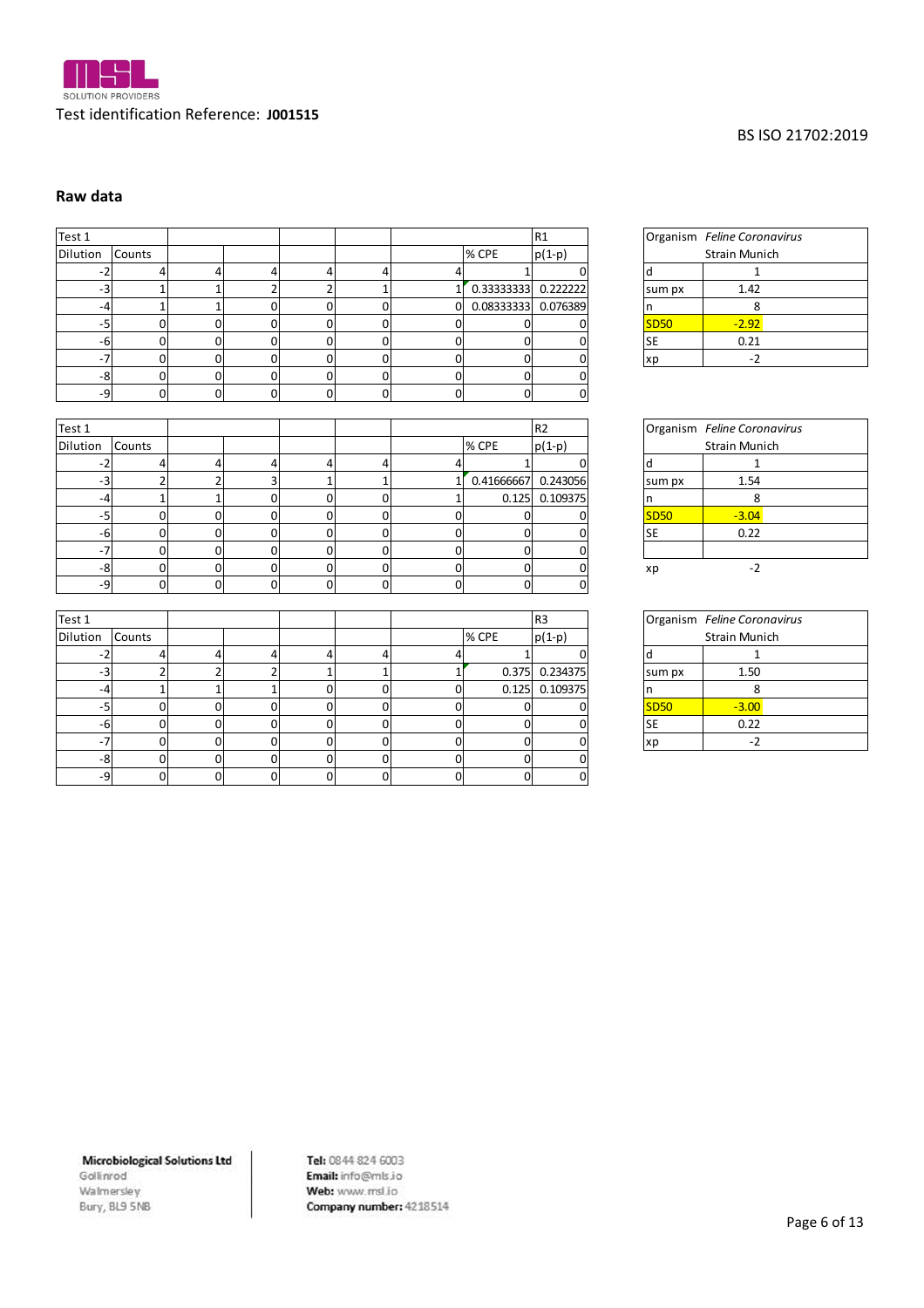

| Raw data |        |                |   |          |    |              |            |                |             |                             |
|----------|--------|----------------|---|----------|----|--------------|------------|----------------|-------------|-----------------------------|
| Test 2   |        |                |   |          |    |              |            | R1             | Organism    | <b>Feline Coronavirus</b>   |
| Dilution | Counts |                |   |          |    |              | % CPE      | $p(1-p)$       |             | <b>Strain Munich</b>        |
|          |        | 4              |   |          | 4  |              |            |                | d           |                             |
| $-3$     |        | 3.             |   |          |    |              | 0.5        | 0.25           | sum px      | 1.54                        |
| -4       |        | 0              |   |          | n  | $\Omega$     | 0.04166667 | 0.039931       |             | 8                           |
| -5       | C      | 0              |   |          | 0  |              | 0          |                | <b>SD50</b> | $-3.04$                     |
| -6       | 0      | 0              |   |          | 0  | 0            | 0          |                | <b>SE</b>   | 0.20                        |
| $-7$     |        | $\Omega$       |   |          | 0  | $\Omega$     | 0          |                | xp          | $-2$                        |
| -8       | 0      | $\Omega$       |   | o        | 0  | $\Omega$     | 0          |                |             |                             |
| -9       | 0      | $\overline{0}$ | 0 | $\Omega$ | 0  | $\mathbf{0}$ | 0          | 0              |             |                             |
|          |        |                |   |          |    |              |            |                |             |                             |
| Test 2   |        |                |   |          |    |              |            | R <sub>2</sub> |             | Organism Feline Coronavirus |
| Dilution | Counts |                |   |          |    |              | % CPE      | $p(1-p)$       |             | <b>Strain Munich</b>        |
|          | 4      |                |   |          | 4  |              |            |                | d           |                             |
| -3       |        |                |   |          |    |              | 0.41666667 | 0.243056       | sum px      | 1.54                        |
| -41      | n      | $\cap$         |   | ΩI       | ΩI |              |            | 0.125 0.109375 | n           | ହ                           |

|             | Organism Feline Coronavirus |
|-------------|-----------------------------|
|             | <b>Strain Munich</b>        |
| d           |                             |
| sum px      | 1.54                        |
| n           |                             |
| <b>SD50</b> | $-3.04$                     |
| <b>SE</b>   | 0.20                        |
| xp          | - 2                         |

| -91      | O.     | U.             | ÛI | UI | O | οı | O.         | 0                |             |                             |  |
|----------|--------|----------------|----|----|---|----|------------|------------------|-------------|-----------------------------|--|
|          |        |                |    |    |   |    |            |                  |             |                             |  |
| Test 2   |        |                |    |    |   |    |            | R <sub>2</sub>   |             | Organism Feline Coronavirus |  |
| Dilution | Counts |                |    |    |   |    | % CPE      | $p(1-p)$         |             | Strain Munich               |  |
|          |        | 4              |    |    |   |    |            |                  |             |                             |  |
| -31      |        | $\mathbf{3}$   |    |    |   |    | 0.41666667 | 0.243056         | sum px      | 1.54                        |  |
|          |        | $\Omega$       |    |    |   |    |            | $0.125$ 0.109375 |             | 8                           |  |
| -51      |        | $\overline{0}$ |    |    |   |    |            |                  | <b>SD50</b> | $-3.04$                     |  |
| -6       |        | $\overline{0}$ |    |    |   |    |            |                  | <b>SE</b>   | 0.22                        |  |
| $-7$     |        | $\overline{0}$ |    |    |   |    |            |                  |             |                             |  |
| -81      |        | $\overline{0}$ |    |    |   |    |            |                  | xp          | $-2$                        |  |
| -91      |        | $\overline{0}$ |    |    | n |    |            | ∩                |             |                             |  |
|          |        |                |    |    |   |    |            |                  |             |                             |  |

|             | Organism Feline Coronavirus |  |
|-------------|-----------------------------|--|
|             | <b>Strain Munich</b>        |  |
| d           |                             |  |
| sum px      | 1.58                        |  |
| n           | 8                           |  |
| <b>SD50</b> | $-3.08$                     |  |
| <b>SE</b>   | 0.20                        |  |
|             | - 2                         |  |

| -41      | 0              | 0. |          | <sub>0</sub>   | <sup>O</sup>   |                |            | $0.125$ 0.109375 | n           | 8                           |
|----------|----------------|----|----------|----------------|----------------|----------------|------------|------------------|-------------|-----------------------------|
| $-5$     | 0              | 0  | $\Omega$ | 0              | $\Omega$       | $\Omega$       |            |                  | <b>SD50</b> | $-3.04$                     |
| -6       | 0              | 0  | 0        | 0              | $\overline{0}$ | 0              | 0          | 0                | <b>SE</b>   | 0.22                        |
| $-7$     | 0              | 0  | $\Omega$ | 0              | $\Omega$       | 0              | 0          |                  |             |                             |
| -8       | $\overline{0}$ | 0  | $\Omega$ | 0              | <sub>0</sub>   | $\overline{0}$ | 0          | ი                | xp          | $-2$                        |
| -9       | 0              | 0  | $\Omega$ | $\overline{0}$ | $\mathbf{0}$   | <sub>0</sub>   | 0          | 0                |             |                             |
|          |                |    |          |                |                |                |            |                  |             |                             |
| Test 2   |                |    |          |                |                |                |            | R <sub>3</sub>   |             | Organism Feline Coronavirus |
| Dilution | Counts         |    |          |                |                |                | % CPE      | $p(1-p)$         |             | <b>Strain Munich</b>        |
| $-2$     | 4              | 4  |          |                |                | 4              |            |                  | d           |                             |
| -3       | 3              | 3  |          |                |                |                | 0.54166667 | 0.248264         | sum px      | 1.58                        |
| -4       | 1              | 0  | $\Omega$ | O              | $\Omega$       | 0              | 0.04166667 | 0.039931         | n           | 8                           |
| $-5$     | 0              | 0  | $\Omega$ | O              | $\Omega$       | 0              |            |                  | <b>SD50</b> | $-3.08$                     |
| -6       | 0              | 0  | $\Omega$ | O              | $\Omega$       | 0              |            |                  | <b>SE</b>   | 0.20                        |
| $-7$     | 0              | 0  | $\Omega$ | 0              | <sub>0</sub>   | 0              | 0          | n                | xp          | $-2$                        |
| -8       | 0              | 0  | $\Omega$ | 0              | $\Omega$       | $\overline{0}$ | 0          | 0                |             |                             |
| -9       | 0              | 0  | $\Omega$ | $\Omega$       | $\Omega$       | 0l             | 0          | $\Omega$         |             |                             |
|          |                |    |          |                |                |                |            |                  |             |                             |
|          |                |    |          |                |                |                |            |                  |             |                             |

**Microbiological Solutions Ltd** 

Gollinrod Walmersley Bury, BL9 5NB Tel: 0844 824 6003 Email: info@mls.io Web: www.msl.io Company number: 4218514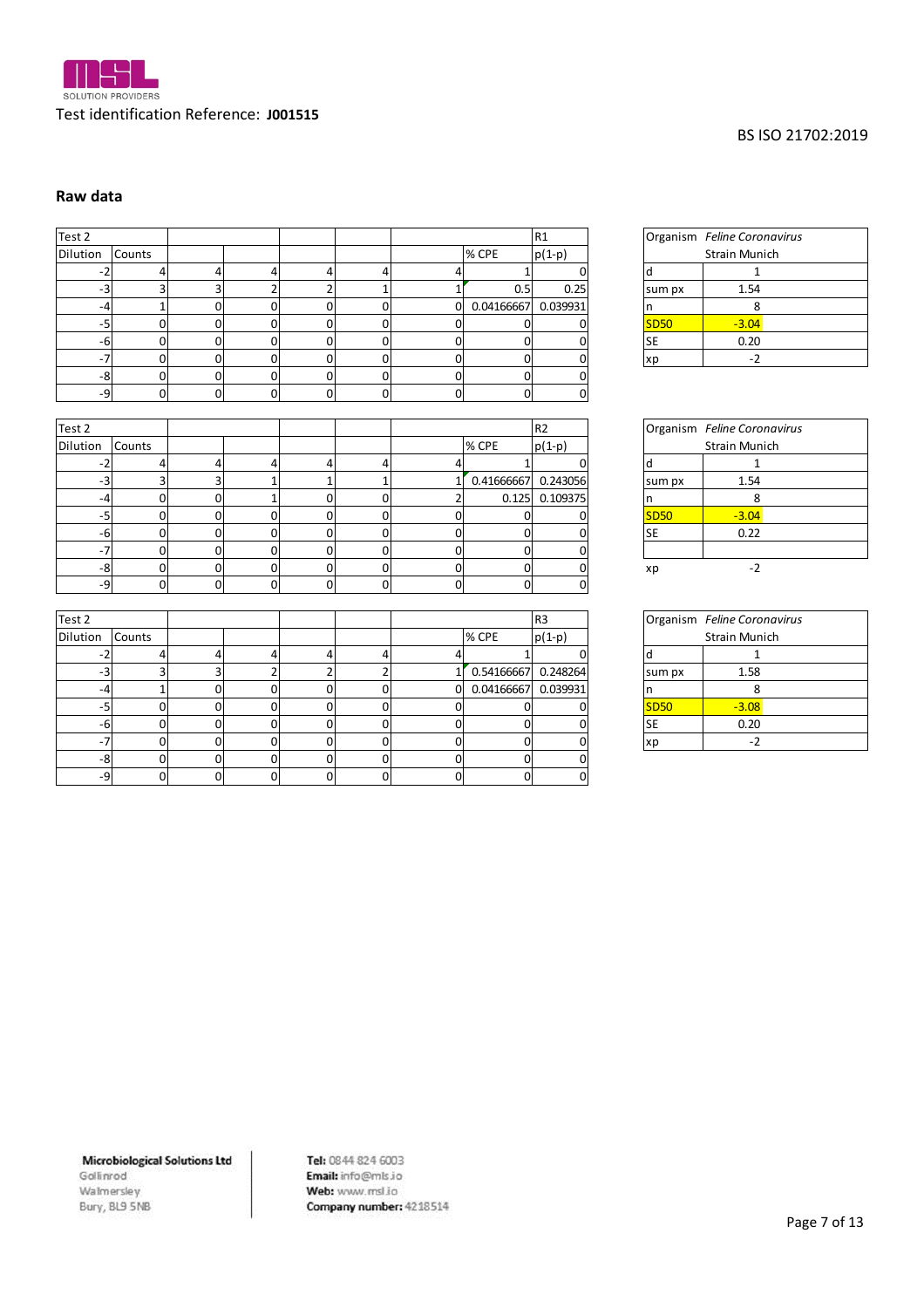

| Raw data       |          |          |    |        |    |              |                        |                |             |                             |
|----------------|----------|----------|----|--------|----|--------------|------------------------|----------------|-------------|-----------------------------|
| Test 3         |          |          |    |        |    |              |                        | R1             | Organism    | <b>Feline Coronavirus</b>   |
| Dilution       | Counts   |          |    |        |    |              | % CPE                  | $p(1-p)$       |             | Strain Munich               |
|                |          | 4        | 4  | 4      | Δ  |              |                        |                | d           |                             |
| -3             |          |          |    |        |    |              | 0.58333333 0.243056    |                | sum px      | 1.67                        |
| -4             |          |          |    | O.     |    |              | 0.08333333 0.076389    |                | n           | 8                           |
| -5             | $\Omega$ | 0        | N  | 0      |    |              |                        |                | <b>SD50</b> | $-3.17$                     |
| -6             | 0        | 0        | n  | 0      |    | 0            | 0                      |                | <b>SE</b>   | 0.21                        |
| -7             | 0        | 0        | n  | 0      |    | 0            | 0                      |                | хp          | $-2$                        |
| -8             | $\Omega$ | 0        | 01 | 0      |    | $\mathbf{0}$ | 0                      |                |             |                             |
| -9             | $\Omega$ | $\Omega$ | 01 | 0      | 0  | $\Omega$     | 0                      | 0              |             |                             |
|                |          |          |    |        |    |              |                        |                |             |                             |
| Test 3         |          |          |    |        |    |              |                        | R <sub>2</sub> |             | Organism Feline Coronavirus |
| Dilution       | Counts   |          |    |        |    |              | % CPE                  | $p(1-p)$       |             | <b>Strain Munich</b>        |
|                |          |          |    | 4      | Δ  |              |                        |                | d           |                             |
| -3             |          |          |    |        |    | 4            | 0.66666667             | 0.222222       | sum px      | 1.75                        |
| $\overline{a}$ |          |          | ΩI | $\cap$ | ΩI |              | UL U U8333333 U UJE380 |                | n           | ହ                           |

|             | Organism Feline Coronavirus |
|-------------|-----------------------------|
|             | <b>Strain Munich</b>        |
| d           |                             |
| sum px      | 1.67                        |
| n           |                             |
| <b>SD50</b> | $-3.17$                     |
| <b>SE</b>   | 0.21                        |
| xp          | - 2                         |

| -91      | O.     | U.             | ÛI | UI | O | ΟI | O.                    | 0              |             |                             |  |
|----------|--------|----------------|----|----|---|----|-----------------------|----------------|-------------|-----------------------------|--|
|          |        |                |    |    |   |    |                       |                |             |                             |  |
| Test 3   |        |                |    |    |   |    |                       | R <sub>2</sub> |             | Organism Feline Coronavirus |  |
| Dilution | Counts |                |    |    |   |    | % CPE                 | $p(1-p)$       |             | Strain Munich               |  |
|          |        | 4              |    |    |   |    |                       |                |             |                             |  |
| $-31$    |        | ∼              |    |    |   |    | 0.66666667            | 0.222222       | sum px      | 1.75                        |  |
|          |        |                |    |    |   |    | 0 0.08333333 0.076389 |                |             | ◠                           |  |
| -51      |        | $\Omega$       |    |    |   |    |                       |                | <b>SD50</b> | $-3.25$                     |  |
| -6       |        | $\overline{0}$ |    |    |   |    |                       |                | <b>SE</b>   | 0.21                        |  |
| $-7$     |        | $\overline{0}$ |    |    |   |    |                       |                |             |                             |  |
| -81      |        | $\overline{0}$ |    |    |   |    |                       |                | xp          | $-2$                        |  |
| -91      |        | $\overline{0}$ |    |    |   |    |                       |                |             |                             |  |
|          |        |                |    |    |   |    |                       |                |             |                             |  |

|             | Organism Feline Coronavirus |  |
|-------------|-----------------------------|--|
|             | <b>Strain Munich</b>        |  |
| d           |                             |  |
| sum px      | 1.63                        |  |
| n           | 8                           |  |
| <b>SD50</b> | $-3.13$                     |  |
| <b>SE</b>   | 0.22                        |  |
|             | - 2                         |  |

| -41      |                |                | οı       | 0            | 0            | 0.             | 0.08333333 0.076389 |                | n           | 8                           |
|----------|----------------|----------------|----------|--------------|--------------|----------------|---------------------|----------------|-------------|-----------------------------|
| $-5$     | $\mathbf{0}$   | $\Omega$       | $\Omega$ | $\Omega$     | O            | $\Omega$       | 0                   | 0              | <b>SD50</b> | $-3.25$                     |
| $-6$     | $\mathbf{0}$   | $\Omega$       | 0        | 0            | 0            | 0              | 0                   | $\Omega$       | <b>SE</b>   | 0.21                        |
| $-7$     | $\mathbf{0}$   | $\Omega$       | $\Omega$ | $\Omega$     | O            | <sub>0</sub>   | 0                   | 0              |             |                             |
| -8       | $\mathbf{0}$   | $\mathbf{0}$   | 0        | 0            | 0            | 0              | 0                   | $\Omega$       | xp          | $-2$                        |
| $-9$     | $\Omega$       | $\overline{0}$ | 0        | $\Omega$     | $\mathbf{0}$ | $\overline{0}$ | 0                   | 0              |             |                             |
|          |                |                |          |              |              |                |                     |                |             |                             |
| Test 3   |                |                |          |              |              |                |                     | R <sub>3</sub> |             | Organism Feline Coronavirus |
| Dilution | Counts         |                |          |              |              |                | % CPE               | $p(1-p)$       |             | <b>Strain Munich</b>        |
| $-2$     | 4              | Δ              |          |              |              |                |                     | 0              | d           |                             |
| $-3$     | 4              | з              |          |              |              |                | 0.54166667          | 0.248264       | sum px      | 1.63                        |
| -4       |                |                | 0        | $\Omega$     |              | $\Omega$       | 0.08333333          | 0.076389       | n           | 8                           |
| $-5$     | $\mathbf 0$    | $\Omega$       | 0        | $\Omega$     |              | 0              | 0                   | 0              | <b>SD50</b> | $-3.13$                     |
| $-6$     | $\Omega$       | $\Omega$       | n.       | $\Omega$     | O            | $\Omega$       | $\Omega$            | $\Omega$       | <b>SE</b>   | 0.22                        |
| $-7$     | $\mathbf{0}$   | $\mathbf{0}$   | 0        | 0            | O            | 0              | 0                   | $\mathbf{0}$   | xp          | $-2$                        |
| -8       | $\mathbf 0$    | $\Omega$       | $\Omega$ | $\mathbf{0}$ | O            | 0              | 0                   | 0              |             |                             |
| $-9$     | $\overline{0}$ | $\Omega$       | $\Omega$ | $\Omega$     | $\Omega$     | $\overline{0}$ | $\overline{0}$      | $\Omega$       |             |                             |
|          |                |                |          |              |              |                |                     |                |             |                             |
|          |                |                |          |              |              |                |                     |                |             |                             |

**Microbiological Solutions Ltd** 

Gollinrod Walmersley Bury, BL9 5NB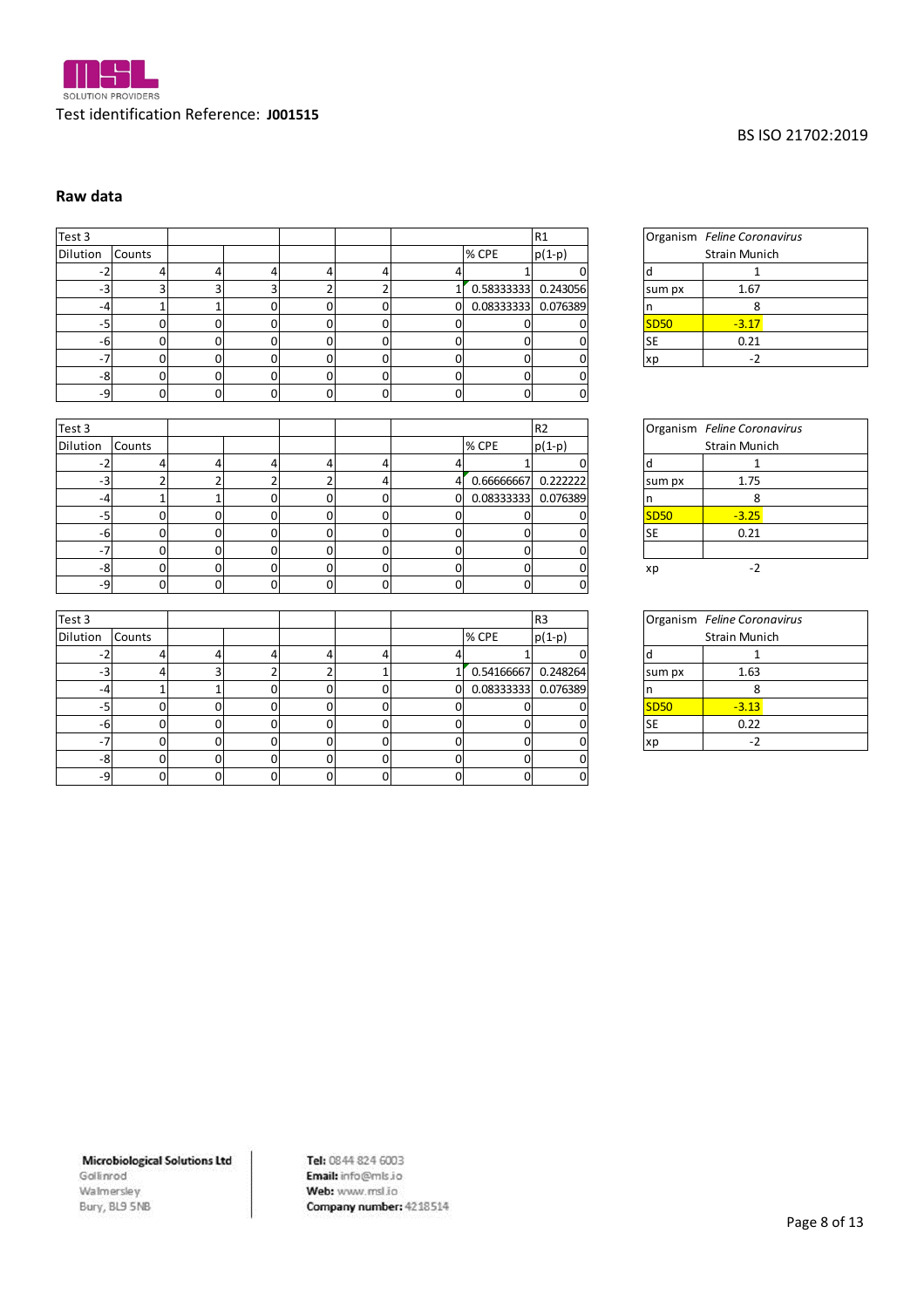

| Raw data        |                |                 |                |                |                |                |                     |                |             |                             |
|-----------------|----------------|-----------------|----------------|----------------|----------------|----------------|---------------------|----------------|-------------|-----------------------------|
| Control (t)     |                |                 |                |                |                |                |                     | R1             |             | Organism Feline Coronavirus |
| <b>Dilution</b> | Counts         |                 |                |                |                |                | % CPE               | $p(1-p)$       |             | <b>Strain Munich</b>        |
| $-2$            | 4              | $\overline{4}$  | $\overline{4}$ | 4              | 4              | $\overline{4}$ | $\mathbf{1}$        | $\Omega$       | d           | 1                           |
| $-3$            | 4              | 4               | 4              | 4              | 3              | $\overline{3}$ | 0.91666667          | 0.076389       | sum px      | 2.17                        |
| $-4$            | $\mathbf{1}$   | $\mathbf{1}$    | 0              | 0              | $\overline{2}$ | $\overline{2}$ | 0.25                | 0.1875         | n           | 8                           |
| $-5$            | 0              | $\mathbf 0$     | 0              | 0              | $\mathbf 0$    | $\overline{0}$ | 0                   | $\Omega$       | <b>SD50</b> | $-3.67$                     |
| $-6$            | $\Omega$       | $\mathbf 0$     | $\Omega$       | $\Omega$       | $\Omega$       | $\overline{0}$ | $\Omega$            | 0              | <b>SE</b>   | 0.19                        |
| $-7$            | 0              | $\mathbf 0$     | $\overline{0}$ | 0              | $\mathbf 0$    | $\Omega$       | $\mathbf 0$         | $\Omega$       | xp          | $-2$                        |
| -8              | 0              | $\mathbf 0$     | 0              | 0              | 0              | $\overline{0}$ | 0                   | 0              |             |                             |
| -9              | $\Omega$       | $\mathbf 0$     | $\overline{0}$ | $\Omega$       | $\Omega$       | $\Omega$       | $\Omega$            | $\Omega$       |             |                             |
|                 |                |                 |                |                |                |                |                     |                |             |                             |
| Control (t)     |                |                 |                |                |                |                |                     | R <sub>2</sub> |             | Organism Feline Coronavirus |
| Dilution        | Counts         |                 |                |                |                |                | % CPE               | $p(1-p)$       |             | <b>Strain Munich</b>        |
| $-2$            | 4              | 4               | 4              | 4              | 4              | 4              | 1                   | 0              | d           | 1                           |
| $-3$            | 4              | 4               | 4              | 4              | 4              | 4              | $\mathbf{1}$        | O              | sum px      | 1.33                        |
| $-4$            | $\overline{2}$ | $\overline{2}$  | $\mathbf{1}$   | 1              | 0              | $\overline{0}$ | 0.25                | 0.1875         | n.          | 8                           |
| $-5$            | $\mathbf{1}$   | $1\overline{ }$ | $\overline{0}$ | $\Omega$       | $\Omega$       | $\Omega$       | 0.08333333          | 0.076389       | <b>SD50</b> | $-3.83$                     |
| $-6$            | $\Omega$       | $\mathbf 0$     | 0              | 0              | $\mathbf 0$    | $\overline{0}$ | 0                   | $\Omega$       | <b>SE</b>   | 0.19                        |
| $-7$            | $\Omega$       | $\mathbf 0$     | $\overline{0}$ | 0              | $\mathbf 0$    | $\Omega$       | 0                   | $\Omega$       |             |                             |
| $-8$            | 0              | $\Omega$        | 0              | 0              | $\mathbf 0$    | $\overline{0}$ | 0                   | $\Omega$       | xp          | $-3$                        |
| -9              | $\Omega$       | $\mathbf 0$     | $\overline{0}$ | 0              | $\Omega$       | $\Omega$       | $\mathbf 0$         | $\Omega$       |             |                             |
|                 |                |                 |                |                |                |                |                     |                |             |                             |
| Control (t)     |                |                 |                |                |                |                |                     | R <sub>3</sub> |             | Organism Feline Coronavirus |
| <b>Dilution</b> | Counts         |                 |                |                |                |                | % CPE               | $p(1-p)$       |             | <b>Strain Munich</b>        |
| $-2$            | 4              | 4               | 4              | 4              | 4              | $\overline{4}$ | $\mathbf{1}$        | $\Omega$       | d           | $\mathbf{1}$                |
| $-3$            | 3              | 3               | 3              | 3              | 4              | 1              | 0.70833333 0.206597 |                | sum px      | 1.92                        |
| $-4$            | $\overline{2}$ | $\overline{2}$  | 1              | 0              | 0              | $\Omega$       | 0.20833333          | 0.164931       | n           | 8                           |
| $-5$            | $\Omega$       | $\mathbf 0$     | $\Omega$       | 0              | 0              | $\Omega$       | 0                   | O              | <b>SD50</b> | $-3.42$                     |
| -6              | 0              | 0               | 0              | 0              | 0              | $\overline{0}$ | 0                   | 0              | <b>SE</b>   | 0.23                        |
| $-7$            | 0              | $\mathbf 0$     | 0              | 0              | 0              | $\overline{0}$ | 0                   | 0              | xp          | $-2$                        |
| -8              | 0              | $\mathbf 0$     | 0              | 0              | $\mathbf 0$    | $\overline{0}$ | 0                   | 0              |             |                             |
| -9              | $\Omega$       | $\overline{0}$  | $\overline{0}$ | $\overline{0}$ | $\Omega$       | $\Omega$       | $\overline{0}$      | $\Omega$       |             |                             |
|                 |                |                 |                |                |                |                |                     |                |             |                             |

|             | Organism Feline Coronavirus |
|-------------|-----------------------------|
|             | <b>Strain Munich</b>        |
| d           |                             |
| sum px      | 2.17                        |
| n           |                             |
| <b>SD50</b> | $-3.67$                     |
| <b>SE</b>   | 0.19                        |
|             |                             |

|             | Organism Feline Coronavirus |
|-------------|-----------------------------|
|             | <b>Strain Munich</b>        |
| d           |                             |
| sum px      | 1.33                        |
| n           | 8                           |
| <b>SD50</b> | $-3.83$                     |
| <b>SE</b>   | 0.19                        |
|             |                             |
| хp          | -3                          |

|             | Organism Feline Coronavirus |  |  |  |  |  |  |
|-------------|-----------------------------|--|--|--|--|--|--|
|             | <b>Strain Munich</b>        |  |  |  |  |  |  |
| d           |                             |  |  |  |  |  |  |
| sum px      | 1.92                        |  |  |  |  |  |  |
| n           | 8                           |  |  |  |  |  |  |
| <b>SD50</b> | $-3.42$                     |  |  |  |  |  |  |
| <b>SE</b>   | 0.23                        |  |  |  |  |  |  |
| xb          | -2                          |  |  |  |  |  |  |

#### **Microbiological Solutions Ltd**

Gollinrod Walmersley Bury, BL9 5NB Tel: 0844 824 6003 Email: info@mls.io Web: www.msl.io Company number: 4218514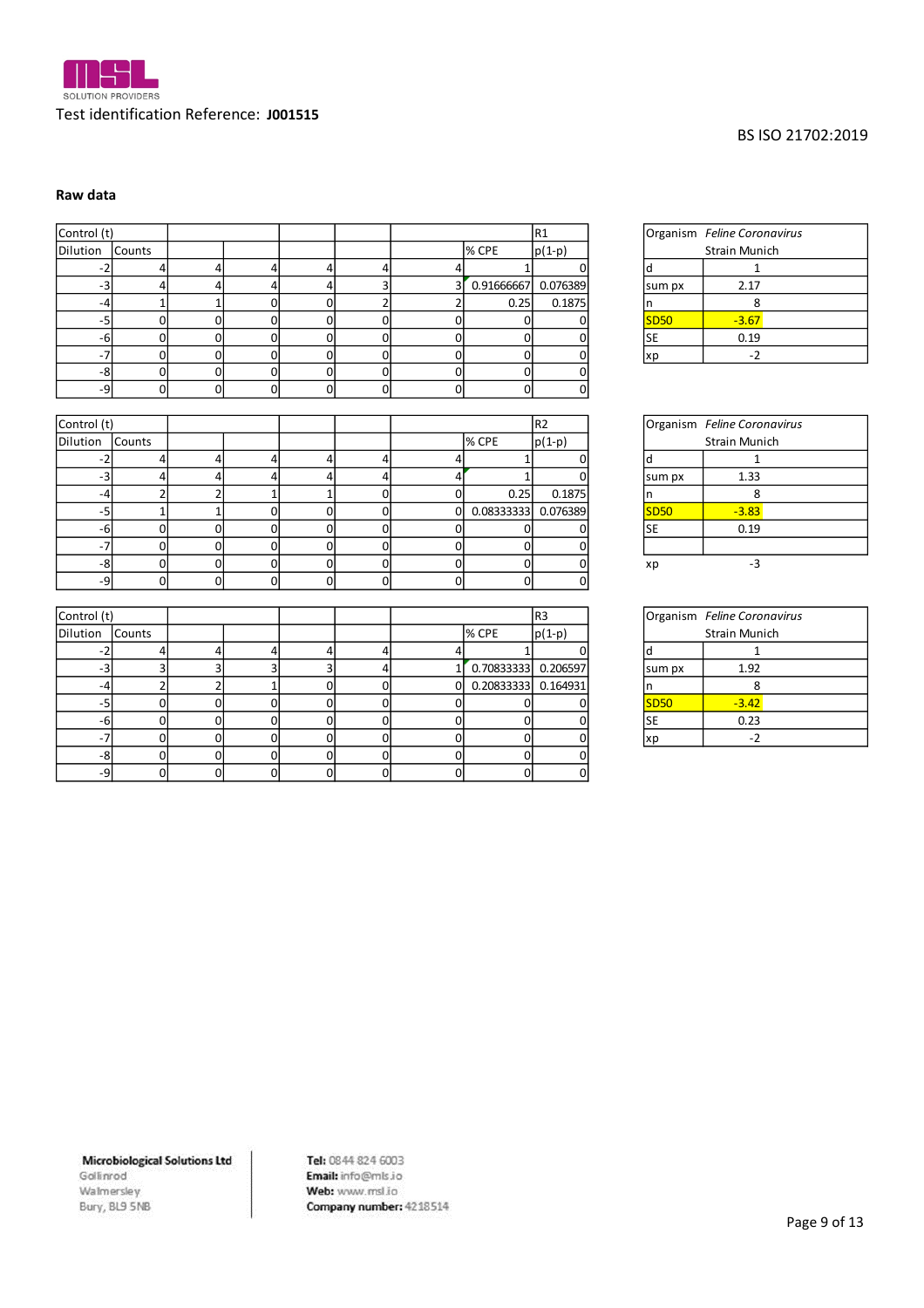| Raw data    |               |              |    |    |   |          |            |          |             |                             |
|-------------|---------------|--------------|----|----|---|----------|------------|----------|-------------|-----------------------------|
| Control (0) |               |              |    |    |   |          |            | R1       |             | Organism Feline Coronavirus |
| Dilution    | <b>Counts</b> |              |    |    |   |          | % CPE      | $p(1-p)$ |             | Strain Munich               |
| $-2$        |               | 4            | 4  | 4  | 4 |          |            |          |             |                             |
| $-3$        |               | 4            | 4  | 4  | 4 |          |            | 0        | sum px      | 2.79                        |
| -4          |               | 4            | 4  |    | з |          | 0.91666667 | 0.076389 |             | 8                           |
| -5          |               | 3            | 3  | 4  |   |          | 0.66666667 | 0.222222 | <b>SD50</b> | $-5.29$                     |
| -61         |               |              |    |    |   | $\Omega$ | 0.20833333 | 0.164931 | <b>SE</b>   | 0.26                        |
| $-7$        |               | O            | ΩI | n  | n |          |            |          | хp          | $-3$                        |
| -8          |               | 0            | 0l | 0  | O |          |            | 0        |             |                             |
| $-9$        | ი             | $\mathbf{0}$ | 01 | 0l | 0 | $\Omega$ | 0          | $\Omega$ |             |                             |

| -81              | U      | U.             | οı | OI | υı       | οı       | U          | O              |             |                             |
|------------------|--------|----------------|----|----|----------|----------|------------|----------------|-------------|-----------------------------|
| $-9$             | 0      | $\overline{0}$ | 01 | ΩI | $\Omega$ | $\Omega$ | $\Omega$   | 0              |             |                             |
|                  |        |                |    |    |          |          |            |                |             |                             |
| Control (0)      |        |                |    |    |          |          |            | R <sub>2</sub> |             | Organism Feline Coronavirus |
| Dilution         | Counts |                |    |    |          |          | % CPE      | $p(1-p)$       |             | <b>Strain Munich</b>        |
| $-2$             |        | 4              |    |    | 4        |          |            |                |             |                             |
| $-3$             |        | 4              |    |    | 4        |          |            |                | sum px      | 2.21                        |
| -4               |        | 4              |    |    |          |          |            |                |             | 8                           |
| $-5$             |        | 4              |    |    |          |          | 0.83333333 | 0.138889       | <b>SD50</b> | $-5.71$                     |
| $-6$             |        |                |    |    | n.       |          | 0.29166667 | 0.206597       | <b>SE</b>   | 0.25                        |
| $-7$             |        |                |    |    | O.       | ΩI       | 0.08333333 | 0.076389       |             |                             |
| -8               |        | 0              |    |    | ΩI       |          |            |                | xp          | $-4$                        |
| $-9$             | 0      | $\Omega$       | ΩI |    | $\Omega$ | 0        | $\Omega$   | 0              |             |                             |
|                  |        |                |    |    |          |          |            |                |             |                             |
| $C$ ontrol $(0)$ |        |                |    |    |          |          |            | l R 3          |             | Organism Feline Coronavirus |

| -81         | <sub>0</sub> | 0              | ΩI | OI | OI             | ΟI       | O.             | O              | xp          | -4                          |
|-------------|--------------|----------------|----|----|----------------|----------|----------------|----------------|-------------|-----------------------------|
| $-9$        | 0            | $\overline{0}$ | 01 |    | $\overline{0}$ | $\Omega$ | $\Omega$       | 0              |             |                             |
|             |              |                |    |    |                |          |                |                |             |                             |
| Control (0) |              |                |    |    |                |          |                | R <sub>3</sub> |             | Organism Feline Coronavirus |
| Dilution    | Counts       |                |    |    |                |          | % CPE          | $p(1-p)$       |             | Strain Munich               |
| $-2$        |              | 4              |    |    | 4              |          |                |                |             |                             |
| $-3$        |              | 4.             |    |    | 4              |          |                | ŋ              | sum px      | 2.63                        |
| $-4$        |              |                |    |    | 4              |          |                |                |             | 8                           |
| $-5$        |              | 4              |    |    | 4              |          | 0.91666667     | 0.076389       | <b>SD50</b> | $-6.13$                     |
| $-6$        |              |                |    |    | 3              |          | 0.58333333     | 0.243056       | <b>SE</b>   | 0.25                        |
| $-7$        |              |                |    |    |                |          | 0.125          | 0.109375       | xp          | $-4$                        |
| $-8$        | $\Omega$     | 0              |    |    | ΩI             |          |                |                |             |                             |
| -91         | 0            | $\overline{0}$ | ΩI | ΩI | $\Omega$       | 0        | $\overline{0}$ | $\Omega$       |             |                             |
|             |              |                |    |    |                |          |                |                |             |                             |
|             |              |                |    |    |                |          |                |                |             |                             |

|             | Organism Feline Coronavirus |
|-------------|-----------------------------|
|             | <b>Strain Munich</b>        |
| d           |                             |
| sum px      | 2.79                        |
| n           |                             |
| <b>SD50</b> | $-5.29$                     |
| <b>SE</b>   | 0.26                        |
|             |                             |

|             | Organism Feline Coronavirus |  |  |  |  |  |  |  |
|-------------|-----------------------------|--|--|--|--|--|--|--|
|             | <b>Strain Munich</b>        |  |  |  |  |  |  |  |
| d           |                             |  |  |  |  |  |  |  |
| sum px      | 2.21                        |  |  |  |  |  |  |  |
| n           | 8                           |  |  |  |  |  |  |  |
| <b>SD50</b> | $-5.71$                     |  |  |  |  |  |  |  |
| <b>SE</b>   | 0.25                        |  |  |  |  |  |  |  |
|             |                             |  |  |  |  |  |  |  |
| хp          |                             |  |  |  |  |  |  |  |

|             | Organism Feline Coronavirus |  |  |  |  |  |  |
|-------------|-----------------------------|--|--|--|--|--|--|
|             | <b>Strain Munich</b>        |  |  |  |  |  |  |
| d           |                             |  |  |  |  |  |  |
| sum px      | 2.63                        |  |  |  |  |  |  |
| n           |                             |  |  |  |  |  |  |
| <b>SD50</b> | $-6.13$                     |  |  |  |  |  |  |
| <b>SE</b>   | 0.25                        |  |  |  |  |  |  |
|             |                             |  |  |  |  |  |  |

**Microbiological Solutions Ltd** 

Gollinrod Walmersley<br>Bury, BL9 5NB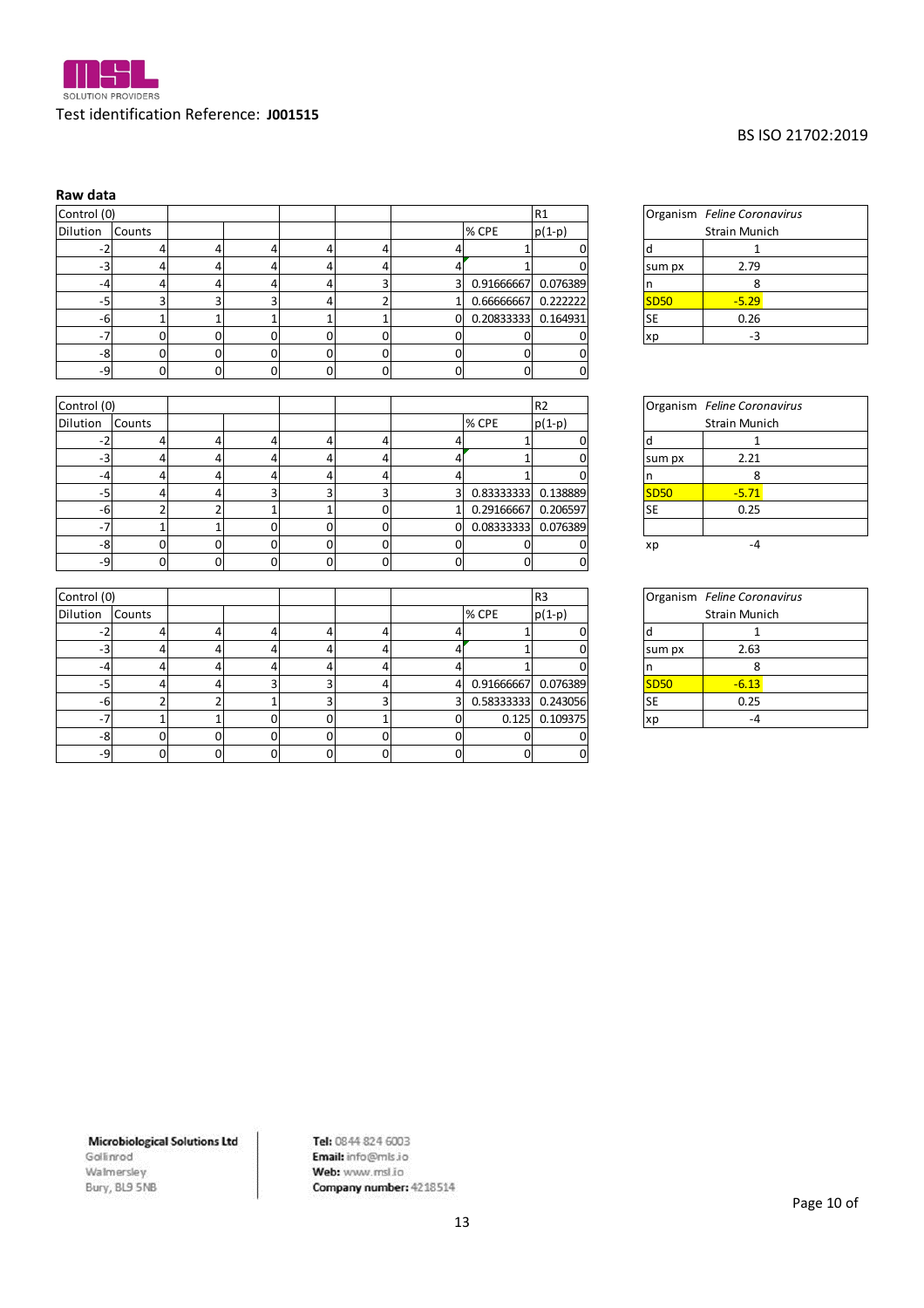| Interference Test |          |   |          |    |          |    |            |          |             | Organism Feline Coronavirus |
|-------------------|----------|---|----------|----|----------|----|------------|----------|-------------|-----------------------------|
| Dilution          | Counts   |   |          |    |          |    | % CPE      | $p(1-p)$ |             | Strain Munich               |
| $-2$              |          | 4 |          |    |          |    |            |          |             |                             |
| -3                | 4        | 4 |          |    | 4        |    |            |          | sum px      | 1.67                        |
| -4                |          | 3 |          |    |          |    | 0.58333333 | 0.243056 |             | 8                           |
| $-5$              |          |   | 0        | Ω. | $\Omega$ | 0  | 0.08333333 | 0.076389 | <b>SD50</b> | $-4.17$                     |
| -6                | $\Omega$ | 0 | ΩI       |    | $\Omega$ |    |            |          | <b>SE</b>   | 0.21                        |
| $-7$              | $\Omega$ | 0 | n.       |    | $\Omega$ | n  |            |          | xp          | $-3$                        |
| -8                | $\Omega$ | 0 | 0        |    | $\Omega$ | ΩI |            |          |             |                             |
| -9                | 0        | 0 | $\Omega$ | 0  | $\Omega$ | 0  |            | 0        |             |                             |

**Interference Test** 3  $Dilution$   $\boxed{\text{Counts}}$   $\boxed{\text{p}(1-p)}$   $\boxed{\text{p}(1-p)}$ 

 $\begin{array}{cccccccc} -3 & 4 & 4 & 4 & 4 & 4 & 4 & 4 & 1 & 0 \\ -4 & 3 & 3 & 3 & 2 & 1 & 2 & 1 & 0.5 & 0.25 \\ -5 & 1 & 1 & 2 & 2 & 0 & 0 & 0.25 & 0.1875 \\ -6 & 0 & 0 & 0 & 0 & 0 & 0 & 0 & 0 & 0 \\ -7 & 0 & 0 & 0 & 0 & 0 & 0 & 0 & 0 & 0 \\ -8 & 0 & 0 & 0 & 0 & 0 & 0 & 0 & 0 & 0 \\ -9 & 0 & 0 & 0 & 0 & 0 & 0 &$  $\begin{array}{cccccccc} -4 & 3 & 3 & 3 & 2 & 1 & 2 & 1 & 0.5 & 0.25 \ -5 & 1 & 1 & 2 & 2 & 0 & 0 & 0.25 & 0.1875 \ \hline -6 & 0 & 0 & 0 & 0 & 0 & 0 & 0 & 0 & 0 \ \hline -7 & 0 & 0 & 0 & 0 & 0 & 0 & 0 & 0 & 0 \ \hline -8 & 0 & 0 & 0 & 0 & 0 & 0 & 0 & 0 & 0 \ \hline -9 & 0 & 0 & 0 & 0 & 0 & 0 & 0 & 0 \ \hline \end{array}$ 

| -8                |                   | <sup>n</sup> | n  | 0        | n. |            | U                       |                             |                             |  |
|-------------------|-------------------|--------------|----|----------|----|------------|-------------------------|-----------------------------|-----------------------------|--|
| -91               | $\Omega$          | $\Omega$     | ΩI | 0        | Οl | 0          | <sup>n</sup>            |                             |                             |  |
|                   |                   |              |    |          |    |            |                         |                             |                             |  |
|                   | Interference Test |              |    |          |    |            |                         | Organism Feline Coronavirus |                             |  |
| Dilution          | Counts            |              |    |          |    | % CPE      | $p(1-p)$                |                             | Strain Munich               |  |
| $-2$              |                   |              |    | 4        |    |            |                         |                             |                             |  |
| -3                |                   |              |    | 4        |    |            |                         | sum px                      | 1.71                        |  |
| $-4$              |                   |              |    | h        |    | 0.54166667 | 0.248264                |                             | 8                           |  |
| $-5$              |                   |              |    | C        |    | 0.16666667 | 0.138889                | <b>SD50</b>                 | $-4.21$                     |  |
| -6                |                   |              |    | 0        |    |            |                         | <b>SE</b>                   | 0.24                        |  |
| $-7'$             |                   |              |    |          |    |            |                         |                             |                             |  |
| -8                |                   |              |    | 0        | nı |            |                         | xp                          | $-3$                        |  |
| $-9$              | $\Omega$          | <sup>n</sup> | N  | $\Omega$ | 01 | ŋ          | $\Omega$                |                             |                             |  |
|                   |                   |              |    |          |    |            |                         |                             |                             |  |
| Interference Test |                   |              |    |          |    |            | $\overline{\mathbf{a}}$ |                             | Organism Feline Coronavirus |  |

|             | Organism Feline Coronavirus |
|-------------|-----------------------------|
|             | <b>Strain Munich</b>        |
| d           |                             |
| sum px      | 1.67                        |
| n           |                             |
| <b>SD50</b> | $-4.17$                     |
| <b>SE</b>   | 0.21                        |
|             |                             |

|             | Organism Feline Coronavirus |
|-------------|-----------------------------|
|             | <b>Strain Munich</b>        |
| d           |                             |
| sum px      | 1.71                        |
| n           | 8                           |
| <b>SD50</b> | $-4.21$                     |
| <b>SE</b>   | 0.24                        |
|             |                             |
| хp          |                             |

| -8  | ΩL        | O. | ΩI       | O.       | ΩI | ΩL    | വ        | -3<br>xp                    |
|-----|-----------|----|----------|----------|----|-------|----------|-----------------------------|
| -91 | ΩI        |    |          | 0        |    | ור    |          |                             |
|     |           |    |          |          |    |       |          |                             |
|     | ence Test |    |          |          |    |       |          | Organism Feline Coronavirus |
|     | Counts    |    |          |          |    | % CPE | $p(1-p)$ | <b>Strain Munich</b>        |
|     |           |    |          |          |    |       |          |                             |
| ∍   |           |    |          |          |    |       |          | 1.75<br>sum px              |
| -4  |           |    |          |          |    | 0.5   | 0.25     | 8                           |
| ٠5  |           |    |          |          |    | 0.25  | 0.1875   | <b>SD50</b><br>$-4.25$      |
| -6  | ΩI        |    | $\Omega$ | 0        |    |       |          | <b>SE</b><br>0.25           |
| -7  | ΩL        |    | $\Omega$ | $\Omega$ |    |       |          | $-3$<br>xp                  |
| -8  | ΩI        |    |          | 0        |    |       |          |                             |
| .al | nΙ        |    | ΩI<br>п. | $\cap$   | ωı | ∩I    | ി        |                             |

| <b>Microbiological Solutions Ltd</b> |  |  |  |
|--------------------------------------|--|--|--|
|--------------------------------------|--|--|--|

Gollinrod Walmersley Bury, BL9 5NB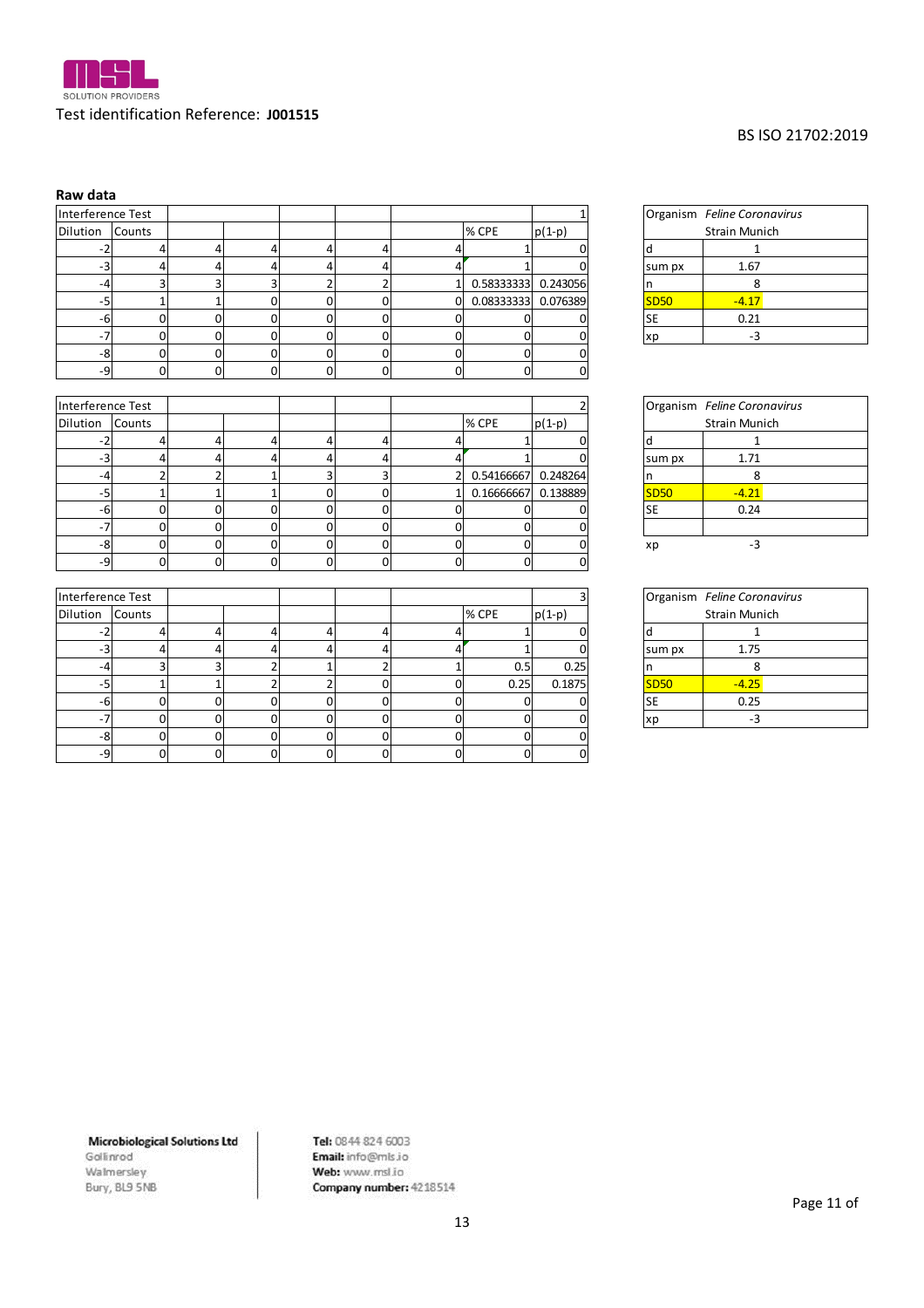

| Raw data |                       |   |   |   |              |          |            |          |             |                             |
|----------|-----------------------|---|---|---|--------------|----------|------------|----------|-------------|-----------------------------|
|          | Interference Control  |   |   |   |              |          |            |          |             | Organism Feline Coronavirus |
| Dilution | Counts                |   |   |   |              |          | % CPE      | $p(1-p)$ |             | <b>Strain Munich</b>        |
| -2       | 4                     |   | 4 | 4 | 4            |          |            |          |             |                             |
| -3       | 4                     | Δ | 4 | Δ | 4            |          |            |          | sum px      | 1.79                        |
| -4       |                       |   |   |   |              |          | 0.66666667 | 0.222222 |             | 8                           |
| -5       |                       |   |   |   | $\Omega$     |          | 0.125      | 0.109375 | <b>SD50</b> | $-4.29$                     |
| -61      | ΩI                    | n |   |   | $\Omega$     |          |            |          | <b>SE</b>   | 0.22                        |
| -7       | ΩI                    |   |   |   | $\Omega$     | $\Omega$ |            |          | xp          | $-3$                        |
| -8       | ΩI                    |   |   |   | $\Omega$     |          |            |          |             |                             |
| -9       | Οl                    | 0 |   | 0 | $\mathbf{0}$ | $\Omega$ | 0          | 0        |             |                             |
|          | Interference Negative |   |   |   |              |          |            | C        |             | Organism Feline Coronavirus |

|             | Organism Feline Coronavirus |
|-------------|-----------------------------|
|             | <b>Strain Munich</b>        |
| d           |                             |
| sum px      | 1.79                        |
| n           |                             |
| <b>SD50</b> | $-4.29$                     |
| <b>SE</b>   | 0.22                        |
| xp          |                             |

| -81      | <sup>O</sup>          | o        | ΩI       | O | 0 | OI | ΩI                  | nı       |           |             |                             |
|----------|-----------------------|----------|----------|---|---|----|---------------------|----------|-----------|-------------|-----------------------------|
| $-9$     | $\Omega$              | $\Omega$ | 0        | 0 | 0 | 01 | 0                   | 0        |           |             |                             |
|          |                       |          |          |   |   |    |                     |          |           |             |                             |
|          | Interference Negative |          |          |   |   |    |                     |          |           |             | Organism Feline Coronavirus |
| Dilution | Counts                |          |          |   |   |    | % CPE               | $p(1-p)$ |           |             | Strain Munich               |
| $-2$     |                       |          |          | Δ | 4 |    |                     |          |           |             |                             |
| $-3$     |                       |          |          |   | 4 |    |                     |          |           | sum px      | 1.83                        |
| $-4$     |                       |          |          | ำ | ٩ |    | 0.75                | 0.1875   |           |             | 8                           |
| $-5$     |                       |          | n        |   | O | ΩI | 0.08333333 0.076389 |          |           | <b>SD50</b> | $-4.33$                     |
| -6       |                       |          | n        |   | 0 | n  |                     |          | <b>SE</b> |             | 0.19                        |
| $-7$     |                       |          |          |   | 0 | n  |                     |          |           |             |                             |
| -8       |                       |          | ∩.       |   | ŋ | nı |                     | n        | xp        |             | $-3$                        |
| $-9$     | $\Omega$              | ΩI       | $\Omega$ |   | 0 | 0  | ŋ                   | $\Omega$ |           |             |                             |
|          |                       |          |          |   |   |    |                     |          |           |             |                             |
|          |                       |          |          |   |   |    |                     |          |           |             |                             |

|             | Organism Feline Coronavirus |
|-------------|-----------------------------|
|             | <b>Strain Munich</b>        |
| d           |                             |
| sum px      | 1.83                        |
| n           | 8                           |
| <b>SD50</b> | $-4.33$                     |
| <b>SE</b>   | 0.19                        |
|             |                             |
| хp          |                             |

**Microbiological Solutions Ltd** 

Gollinrod Walmersley<br>Bury, BL9 5NB Tel: 0844 824 6003 Email: info@mls.io Web: www.msl.io Company number: 4218514